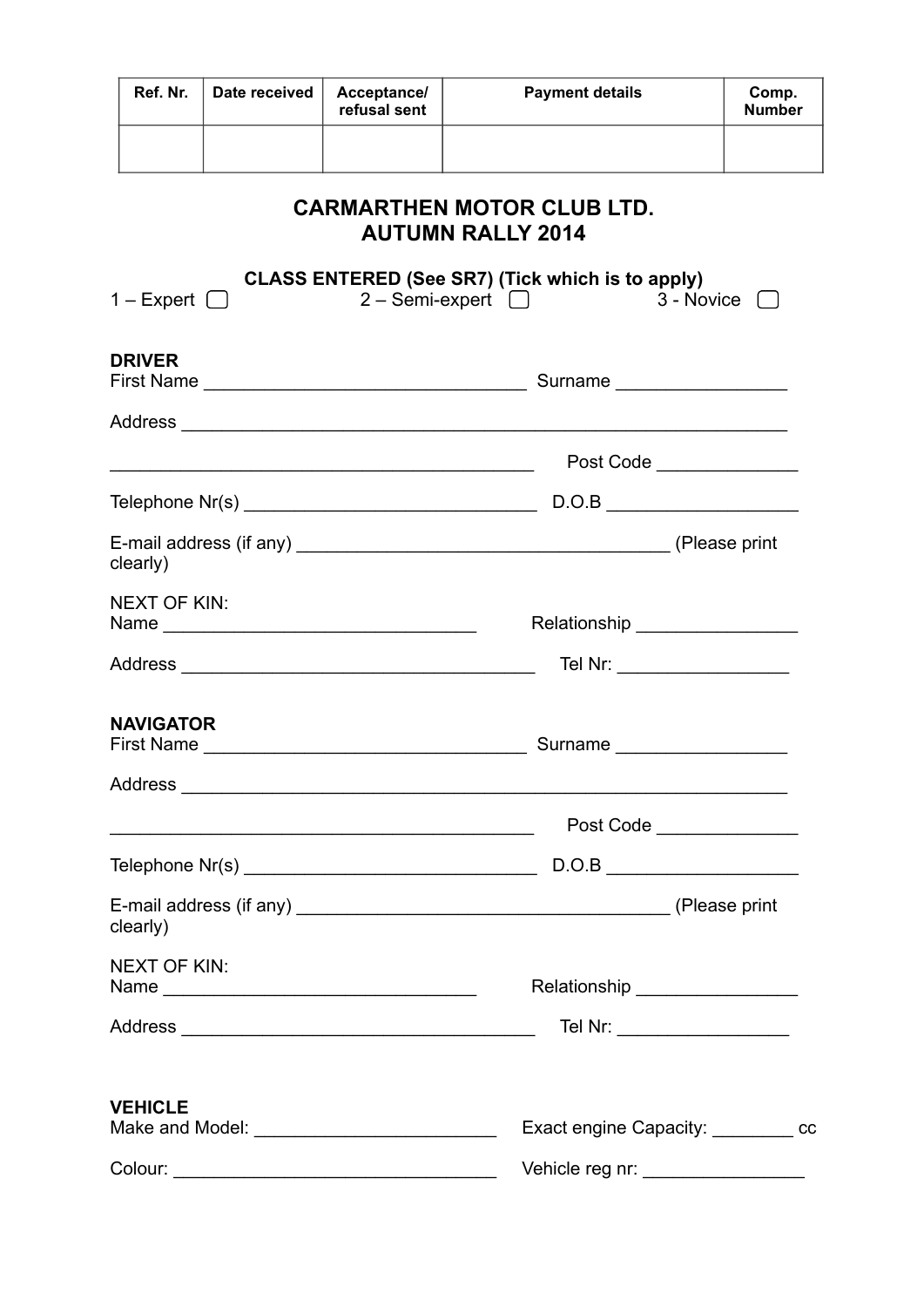# **ADDITIONAL INFORMATION**

Ladies/mixed crew The Contract of the VES/NO

Under 21 navigator **YES/NO** 

## **SEEDING INFORMATION**

Please enter below details of **driver and navigator's** best performances in Road Rallies.

If no appropriate results, please include any relevant experience.

| <b>EVENT</b> | <b>STATUS &amp;</b> | <b>YEAR</b> | <b>START</b> | <b>POSITION</b> |              | <b>RESULT</b><br><b>APPLICABLE TO</b> |      |
|--------------|---------------------|-------------|--------------|-----------------|--------------|---------------------------------------|------|
|              | <b>CHAMPIONSHIP</b> |             | NR.          | <b>OVERALL</b>  | <b>CLASS</b> | <b>Driver</b>                         | Nav. |
|              |                     |             |              |                 |              |                                       |      |
|              |                     |             |              |                 |              |                                       |      |
|              |                     |             |              |                 |              |                                       |      |
|              |                     |             |              |                 |              |                                       |      |
|              |                     |             |              |                 |              |                                       |      |
|              |                     |             |              |                 |              |                                       |      |

N.B. Any entrant falsely declaring or withholding information may forfeit their entry fee and have their entry refused.

| MARSHAL'S DETAILS: ( Must be completed or entry will not be accepted )<br>Name: |                                                   |                                                                                                       |
|---------------------------------------------------------------------------------|---------------------------------------------------|-------------------------------------------------------------------------------------------------------|
|                                                                                 |                                                   |                                                                                                       |
|                                                                                 |                                                   | Telephone No: ________________________ E-mail: _________________________________                      |
|                                                                                 | PREVIOUS EXPERIENCE: (please tick all that apply) | Main Control $\Box$ Section Start $\Box$ Section Finish $\Box$ Passage Control $\Box$ Give Way $\Box$ |
| What sort of Control would you prefer to Man?                                   |                                                   |                                                                                                       |
| Can you man more than one Control?                                              |                                                   |                                                                                                       |

\_\_\_\_\_\_\_\_\_\_\_\_\_\_\_\_\_\_\_\_\_\_\_\_\_\_\_\_\_\_\_\_\_\_\_\_\_\_\_\_ Held under the General Regulations of the Motor Sports Association (incorporating the provision of the International Sporting Code of the FIA) and the Supplementary Regulations.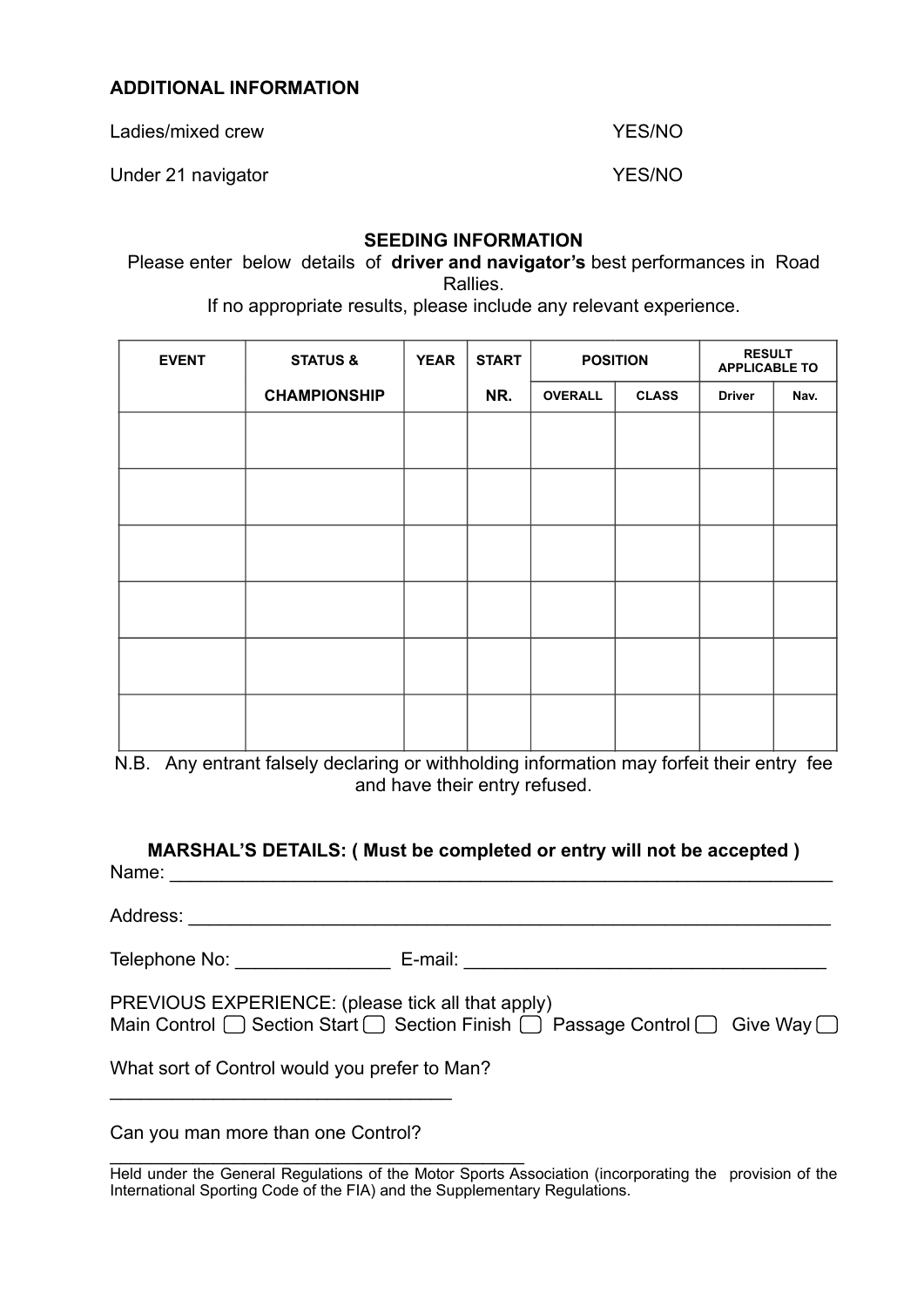| .                                                                              |                |       |
|--------------------------------------------------------------------------------|----------------|-------|
| Entry fee                                                                      |                | 90.00 |
| Insurance premium                                                              |                | 30.10 |
| Loading on insurance premium (if applicable)                                   |                |       |
| C.M.C. Membership - Driver to 31st Dec 2014                                    |                | 5.00  |
| C.M.C. Membership – Navigator to 31st Dec 2014<br>(Please tick which paid for) |                | 5.00  |
|                                                                                |                |       |
|                                                                                | <b>TOTAL £</b> |       |

**FEES**

Please enclose cheque(s)/postal order(s) totalling the above amount, made payable to CARMARTHEN MOTOR CLUB LTD. Post dated cheques will not be accepted.

----------

# **INSURANCE: \*IMPORTANT\***

Can you comply with the Lockton Declaration? YES/NO. If No please complete proposal form. If on own Insurance, please give details below:-

Name of Insurer: \_\_\_\_\_\_\_\_\_\_\_\_\_\_\_\_\_\_\_\_\_\_\_\_\_\_\_\_\_\_\_\_\_\_\_ Policy No.\_\_\_\_\_\_\_\_\_\_\_\_\_

\_\_\_\_\_\_\_\_\_\_\_\_\_\_\_\_\_\_\_\_\_\_\_\_\_\_\_\_\_\_\_\_\_\_\_\_\_\_\_\_\_\_\_\_\_\_\_\_\_\_\_\_\_\_\_\_\_\_\_\_\_\_\_

Address:

# **THE ENTRY FOR MUST BE COMPLETED IN EVERY RESPECT - INCLUDING SIGNING THE INDEMNIFICATIONS** and sent to the Entries Secretary:

# **Louise Davies, 62 Ffordd Aneurin, Pontyberem, Llanelli, SA15 5DE**

**Tel:** 07940 068664 (1900 - 2100 hours only please)

## **Please enclose one completed label to be used on correspondence.**